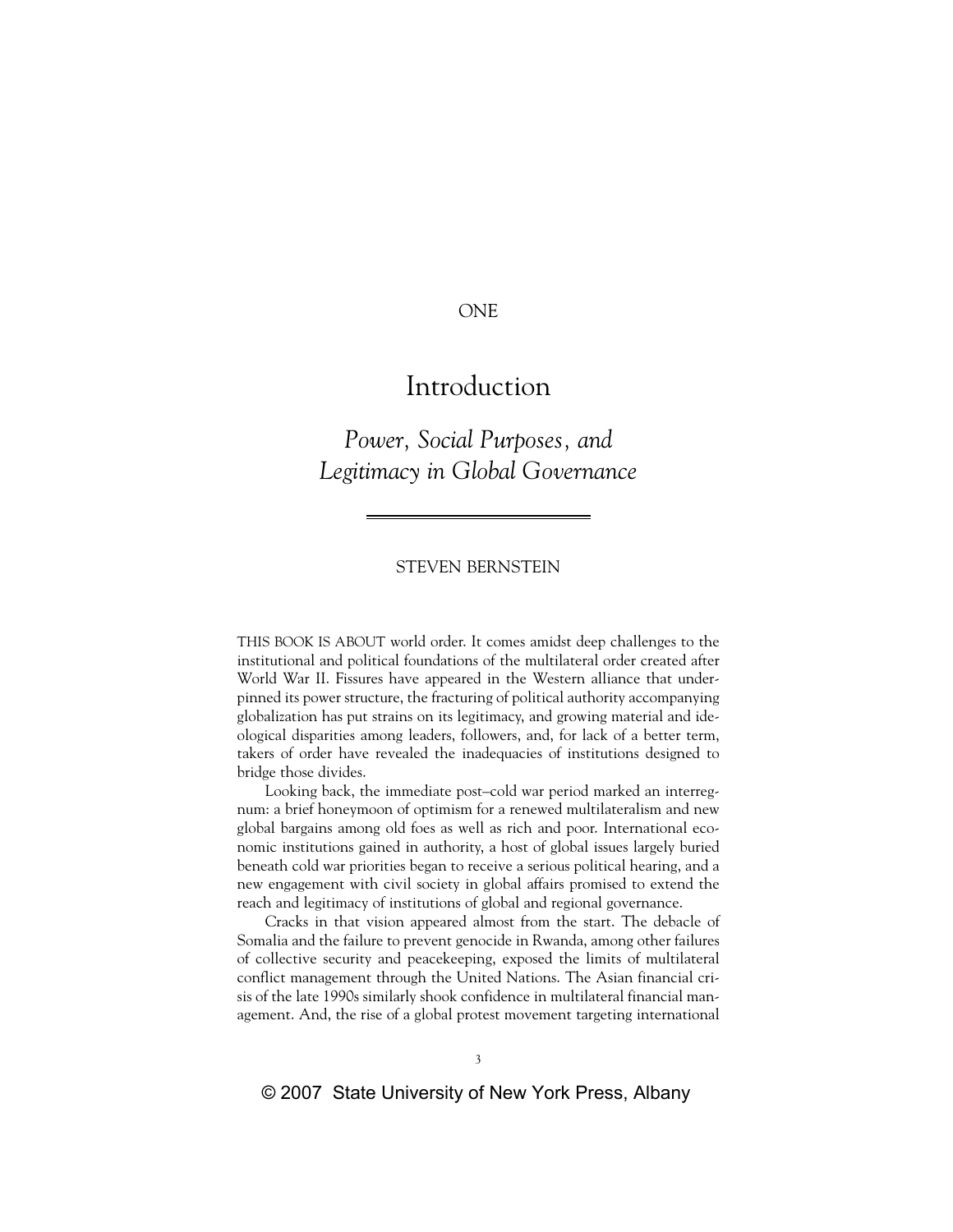economic institutions pointed to a deeper systemic crisis of legitimacy.<sup>1</sup> As the transformative capacity of globalization began to crystallize in the collective consciousness of world leaders and ordinary people alike, the strains on institutions designed for another age became more and more obvious. To paraphrase John Ruggie in his contribution to this volume, the postwar order presupposed an *international* world in which sovereign state diplomacy and multilateral innovation could avert crises and manage the most pressing global problems. But a *global* world where transactions, ideas, and even human beings cannot easily be blocked at borders' edges, requires a reconstitution of multilateralism, at a minimum, and perhaps even a shift to a new paradigm of governance altogether.

Just when people began to turn their attention to this challenge, the shock of the September 11, 2001, attacks in Washington and New York jolted the system yet again. The George W. Bush administration responded with a turn away from serious efforts at reform, and toward aggressive initiatives to work through bilateral or coalition arrangements when multilateral institutions were perceived as inimical to short-term US interests. Whether or not this shift in policy reflects a secular trend in US foreign policy, the immediate consequence has been to highlight the precarious balance of norms and power that underlies the architecture of order.

The lessons E. H. Carr drew from an earlier interregnum—the interwar years—resonate very well with the current dilemma. They also capture the philosophical orientation of this volume. Carr's analysis pointed to the flaws in the utopian logic of global liberalism, while at the same time warning of the dismal alternative of pure power politics. This is not merely a matter of perspective, as Robert Kagan (2002) would have it. For Carr, as for the contributors to this volume, realism and utopianism are dialectical poles, in both policy and analysis.2 A synthesis is especially needed in times of crisis, including today's when global institutions simultaneously face challenges to their legitimacy and increasing demands to widen their scope and authority in response to material and social forces associated with globalization. As Carr (1946) put it, "[W]here utopianism has become a hollow and intolerable sham, which serves merely as a disguise for the interests of the privileged, the realist performs indispensable service in unmasking it. But pure realism can offer nothing but a naked struggle for power, which makes any kind of international society impossible" (93).

In straddling that line, the contributors to this volume are engaged in what James Mittelman has called "critical globalization studies," anchoring assessments of the prospects for peaceful change with critical realist, historically grounded analysis (Mittelman 2004, 222). Unlike other books that document the breakdown of the old order or focus primarily on the limitations of the available conceptual and methodological arsenals to explain such changes, we pressed contributors to examine the foundations of the emerging global system.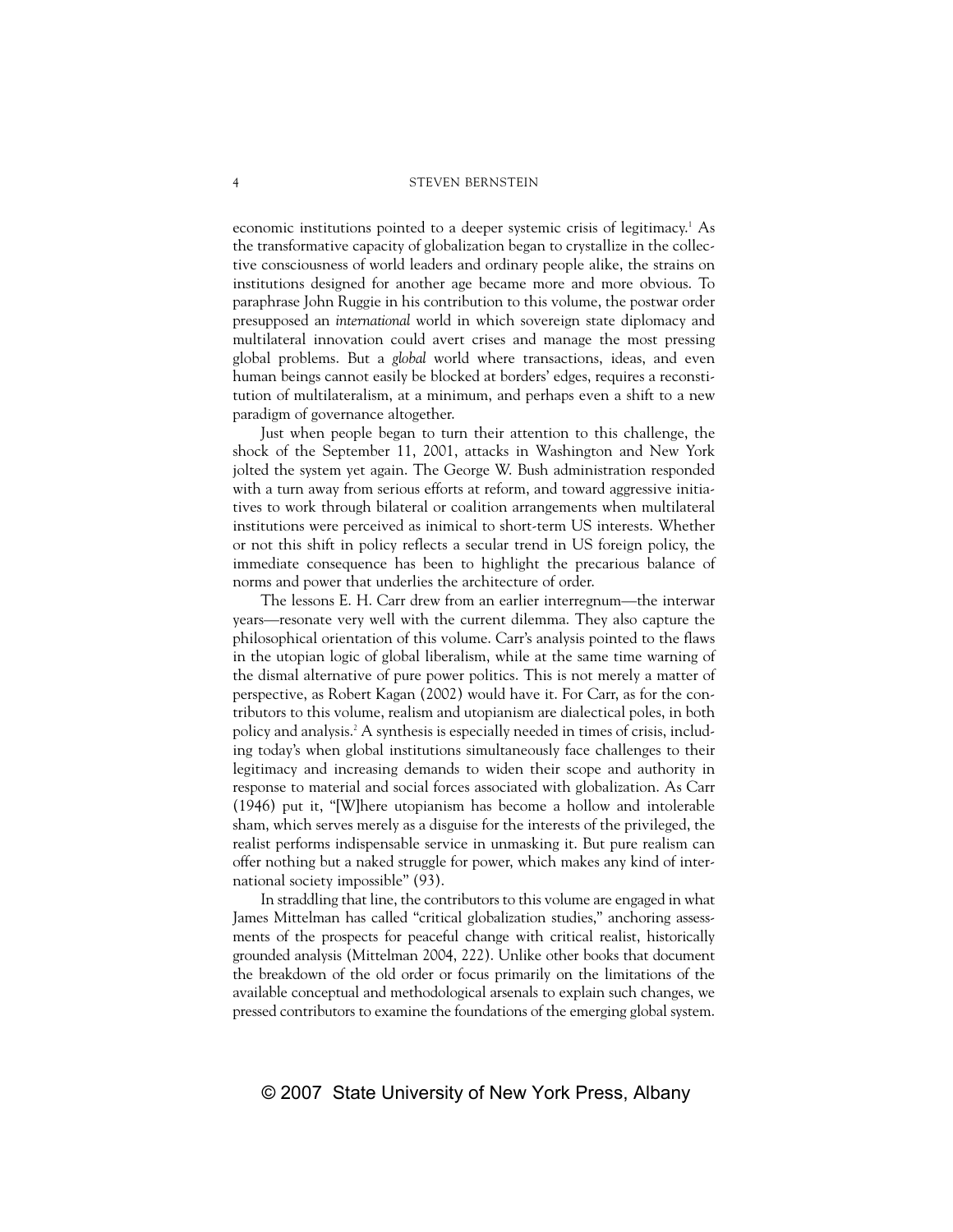Our starting point is the work of Ruggie, who coined the phrase "embedded liberalism" to describe the grand postwar political compromise of laissezfaire liberalism and domestic political interventionism that legitimated and stabilized a multilateral economic order for some fifty years. Some have predicted that the undoing of embedded liberalism could lead to chaos and disorder, while others expect a necessary adaptation to new global economic and political realities. To avoid simply assembling a collection of ruminations on possible futures of international order, this volume begins with a clearly articulated baseline of what has plausibly for many decades been the constitutive basis for global governance. We then asked contributors to assess what existing conditions suggest for that order and to explore the possibility of a new grand compromise. The volume's focus on the foundations of political authority at the global level establishes a basis for rigorously imagining the implications of success or failure of a new compromise for international economic order and political stability. Each author examines a different aspect of order or a particular issue area to assess whether the constitutive basis of governance is changing or could be replaced, and the implications of any such changes for political stability, internationally and domestically.

The remainder of this introduction first outlines the core constitutive elements of the embedded liberalism compromise to establish that baseline for the contemporary challenge. This discussion highlights the challenges to multilateralism, as well as responses put forward in contributions to the volume. Much of this discussion foreshadows Ruggie's own comprehensive statement on the contemporary situation in chapter 2. A second section examines two common themes addressed by contributors, the problem of legitimacy and the role of agency. A final section discusses contributions along two key axes of tension around which the book is organized, and that the original compromise was meant to mediate: authority/power and integration/fragmentation.

### THE ORIGINAL COMPROMISE OF EMBEDDED LIBERALISM AND THE NEW CHALLENGE

The post-1945 order described by Ruggie as the compromise of embedded liberalism rested on three pillars: US power projection sufficient to provide security guarantees and arrest the expansion of the communist bloc, multilateralism in collaborative institutions required to build a sustainable international economy, and a commitment shared by the United States and its key European and Asian allies to the political autonomy required by each of them to intervene in internal markets and promote domestic social stability. Ruggie's formulation, building on the work of Karl Polanyi (1944), recognized that national autonomy was not an end in itself, but a necessary mechanism to embed more open markets in the broader values of still-distinct political communities. Over time, the willing deference of most citizens in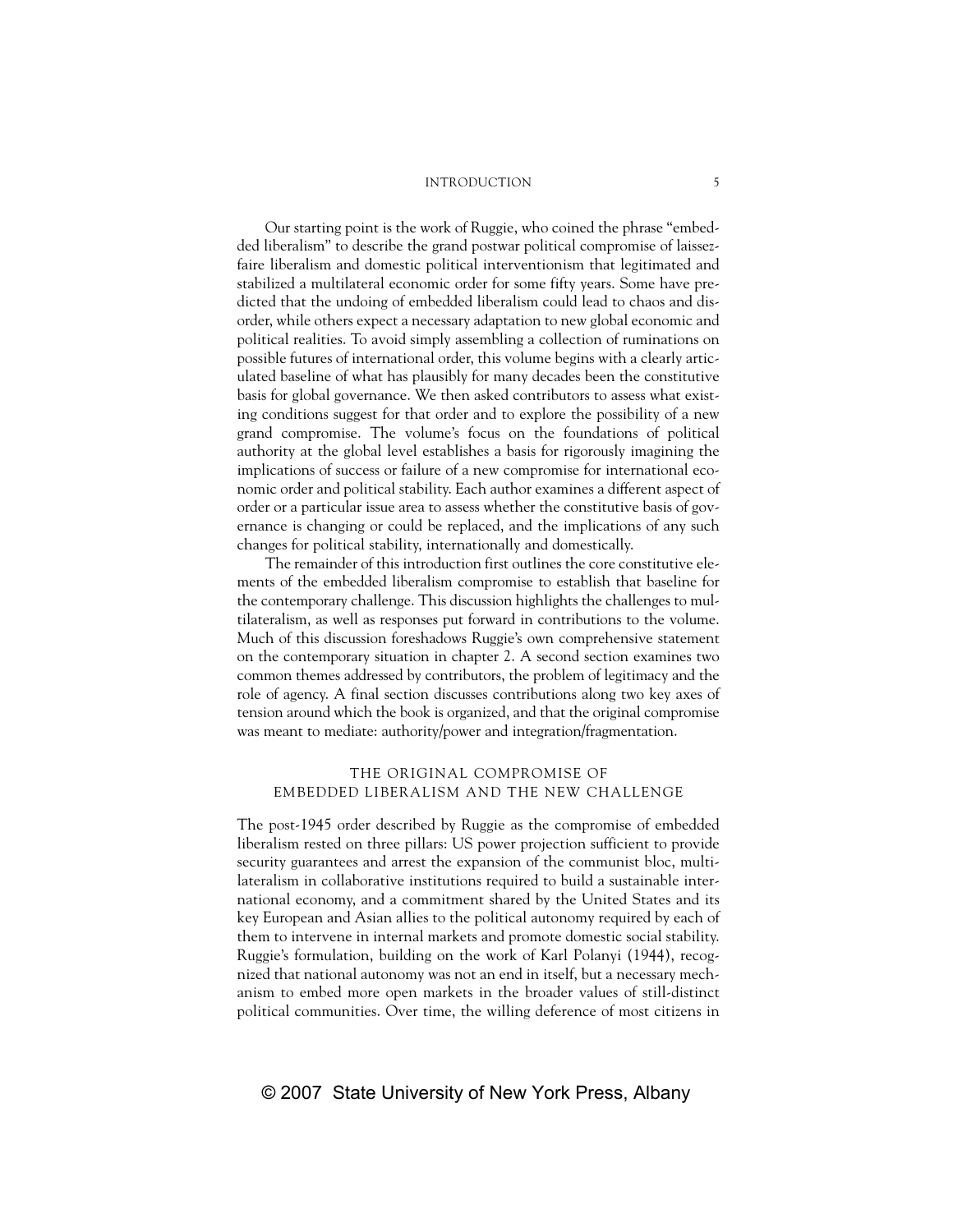those communities to the new global order would provide the essential test of its legitimacy, while that legitimacy, it was hoped, would underpin expanding prosperity and a durable peace. The challenge was to maintain those pillars or find substitutes for them as the dynamic system set in train after the war evolved. Over time, the very legitimacy of the order itself would come to be questioned as the security situation changed, as open markets came to be seen as truly global markets, and as national authorities confronted new constraints on their capacities effectively to address social and environmental dilemmas unanticipated in 1945.

Looking back, the United States employed enormous resources in the negotiation of the postwar economic order to entrench the principle of multilateralism in trade and finance and delegitimize discriminatory systems (Ruggie 1982). But the specific goals of openness in trade and collective intergovernmental management of exchange rates in finance comprised only pieces of a larger effort. American planners had nothing less in mind than a reconstruction of the institutional architecture of world order. Driven by antipathy to Nazi and eventually to communist models of bilateral and statecontrolled trading systems, and also to preferential systems championed by their British allies, they made multilateralism, in the generic sense, the foundational principle of the new order (Ruggie 1993a). Characterized by general principles of conduct to which all states were bound, multilateralism acknowledged the sovereign authority of states but aimed at rendering the exercise of that authority open, interdependent, and accountable. Thus, even as the "deep structure" of the postwar system firmly entrenched sovereign state actors as the constituent units, the institutional architecture it supported was based on principled understandings of appropriate state-market relations and on a set of systemic decision-making norms (Ruggie 1998b, 20). State identities were secure, even if the governments of states were bound by interlocking sets of economic commitments and obligations.

Multilateralism, not coincidentally, fit very well with the historical shifts throughout the noncommunist industrial world associated with enduring perceptions of the Great Depression. It proved, in short, to be well suited to the exigencies of the modern welfare state. Perhaps there is no coincidence, then, in the fact that both the multilateral institutional form and redistributive policies characteristic of the welfare state would simultaneously come under pressure as a rawer version of global liberalism eventually returned. "Globalization" came then commonly to be linked to a sense of deepening crisis in the postwar order, truly a crisis of systemic legitimacy.

The embedded liberalism compromise first came under serious stress in the early 1970s, when market pressures for deeper economic integration coincided with an apparent fragmentation of political authority. States began having difficulty responding to internal social demands, and multilateral institutions designed for a more decentralized environment, especially one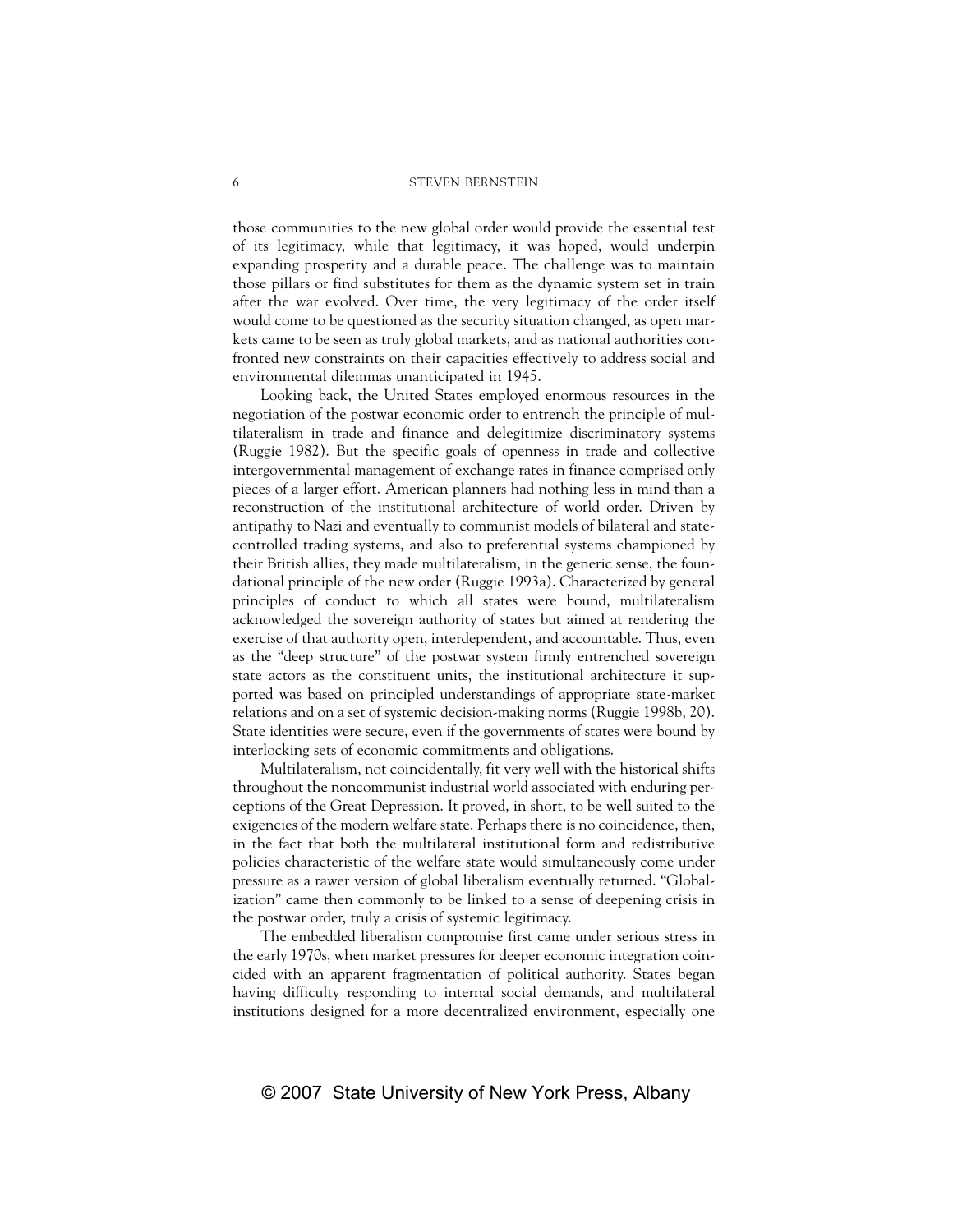less hospitable to the free flow of capital, lacked the authority to intervene in meaningful ways in any but the poorest regions of the world. Market integration also put unprecedented performance pressures on multilateral institutions. Increased demands came not only from member states, but also, increasingly, from corporations and other actors in civil society, who expected greater responsiveness to their particular concerns. Not coincidentally, international economic institutions were becoming more visible just as governments were increasingly absolving themselves of responsibility for managing economies under their jurisdictions. Under such circumstances, legitimacy demands on the institutions themselves increased as ordinary citizens began to view them as the institutional embodiments of the deterritorialized process of globalization. Civil society increasingly looked, for example, to the International Monetary Fund and the World Bank to provide social justice and equity, not just economic stability (Devetak and Higgott 1999). As Ruggie argues in this volume, as *intergovernmental* institutions they were simply not designed to respond to these kinds of challenges to the very legitimacy of a fast-changing system.

The related threat to multilateralism as an institutional form stems, ironically, from its success. Institutional developments that went beyond the earlier model evidently created fears among a subset of American conservatives especially influential in the George W. Bush administration, dubbed the "new sovereigntists." Certainly by the late 1990s, perceptions of threats to US domestic autonomy and the supremacy of the US Constitution were given wide media attention.<sup>3</sup> The European Union model of pooled sovereignty, a possible harbinger of future world order, provoked particular ire. With the end of the cold war and the expansion of the European Union, the idea that state sovereignty itself was becoming more complex no longer seemed radical, even if it remained difficult to envisage the straightforward adoption of EU-style decision-making practices on a global level (Grande and Pauly 2005). The real target of American skeptics, however, appeared to be the proliferation of international norms and agreements in security and economic affairs to which the United States had not formally and finally assented. In particular, new sovereigntists raised alarms about norms related to human rights, the environment, and labor standards. They also seemed to resent the increasing influence of certain groups claiming to represent global civil society.<sup>4</sup> Whatever the intellectual merits of their arguments,<sup>5</sup> the skeptics did reflect concerns on both the conventional political Left *and* the Right about the potential reach of global institutions into policy areas formerly treated as realms of domestic autonomy.6

These challenges to the original compromise of embedded liberalism suggest a variety of possible outcomes. On the one hand, established institutions may need to be more inclusive of non-state actors and amenable to increasingly fuzzy boundaries between formerly distinct policy domains.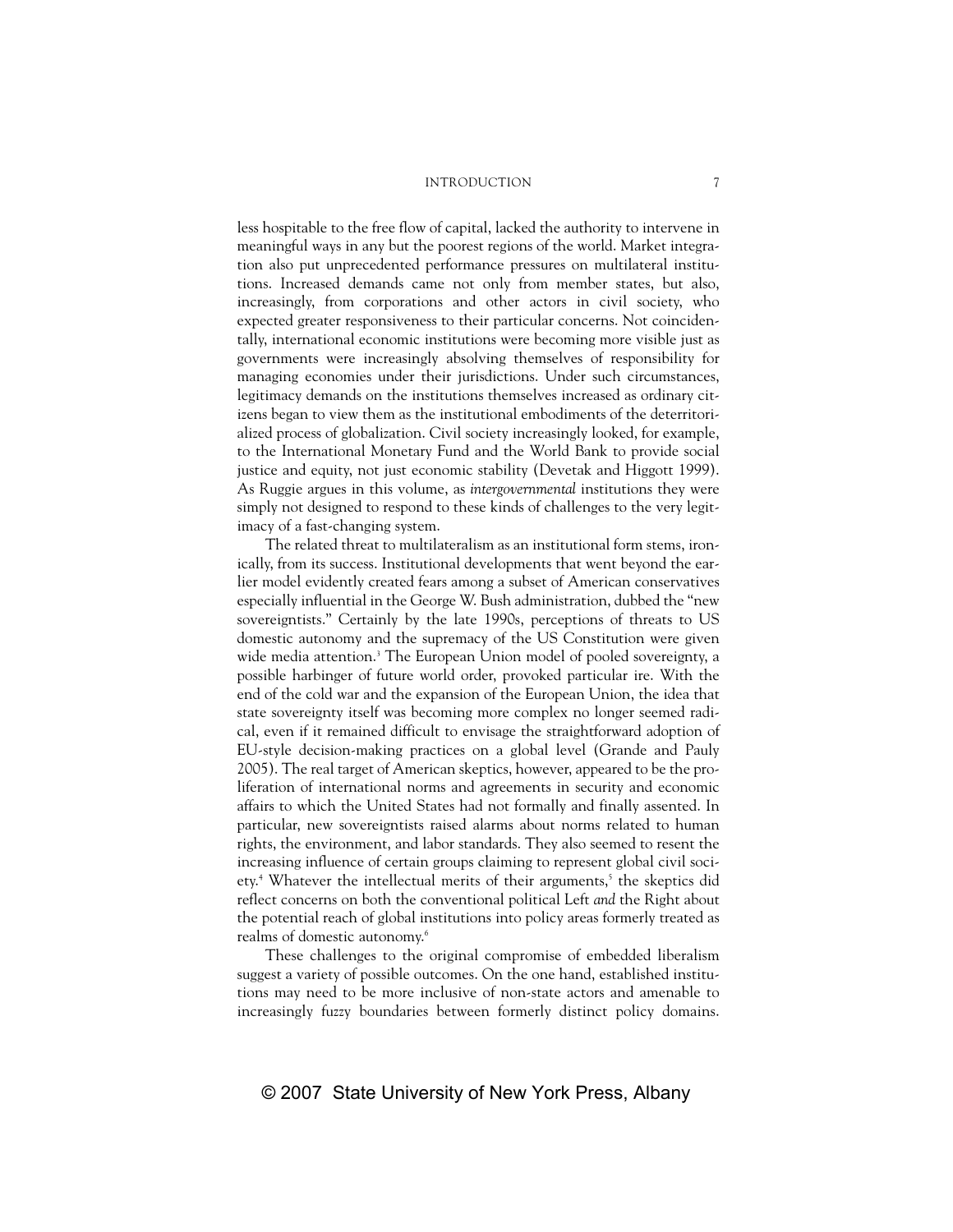Such aspirations are now well entrenched not only in the writings of cosmopolitan political theorists, but also in official circles. On the other hand, a more thoroughgoing restructuring may be required. New public, private, hybrid, and networked forms of governance may come to replace earlier multilateral forms. A return to bilateralism as the primary institutional form of governance beyond the state may even occur, although the building of broader coalitions of the willing (or plurilateralism) seems more likely.

Not entirely impossible to imagine are more radical moves to rein in the authority of states, an outcome that, ironically, would conform with positions widely articulated on both the far Right and the far Left in advanced industrial societies. The far Right would like to see not only a rollback in international economic and social regulation, but also in domestic regulation as well. On the far Left, international institutions and their major member-states have long since come to be viewed as champions of neoliberalism, so any reining in would presumably be a good thing. The dilemma thereby posed is perhaps nowhere more evident than in the global justice movement, a loose coalition of groups most closely associated with what the media has labeled the "antiglobalization" agenda. Generally desiring greater social regulation of market capitalism, these groups have become increasingly suspicious of multilateral institutions. Yet engaging, and thereby shoring up the legitimacy of, multilateral institutions may be increasingly required under globalization for the global justice movement to achieve its goals (Smith, forthcoming).

The desire for greater regulation as globalization proceeds, particularly to ameliorate the effects of rapid economic transformation on employment and income patterns and on environmental conditions, certainly resonates well beyond right and left-wing protest movements. For example, as readers will see more fully below, support for globalization by a majority of Europeans is matched by their concern over the consequences of systemic change (European Commission 2003, 34). Global survey data similarly finds that while majorities in most countries support globalization, that support is soft and tempered by the majority view worldwide that globalization erodes prospects for employment, poverty alleviation, and environmental protection (Environics International 2002). All of this suggests, as Ruggie (this volume) puts it, that "efforts to reconstitute the embedded liberalism compromise in the global context would not be lacking in popular legitimacy" (30).

The contributions to this volume run the gamut of possible responses to just such an idea, although none view the new sovereigntist option as attractive or sustainable. On one end of the spectrum, Louis Pauly's chapter, which focuses on the UN's response to recent developments in a globalizing economy, continues to see resiliency in the existing multilateral architecture. Together with the Bretton Woods institutions, he sees the UN struggling to adapt and learn in response to economic and political transformation. For Pauly, international institutions constructed long ago remain central to an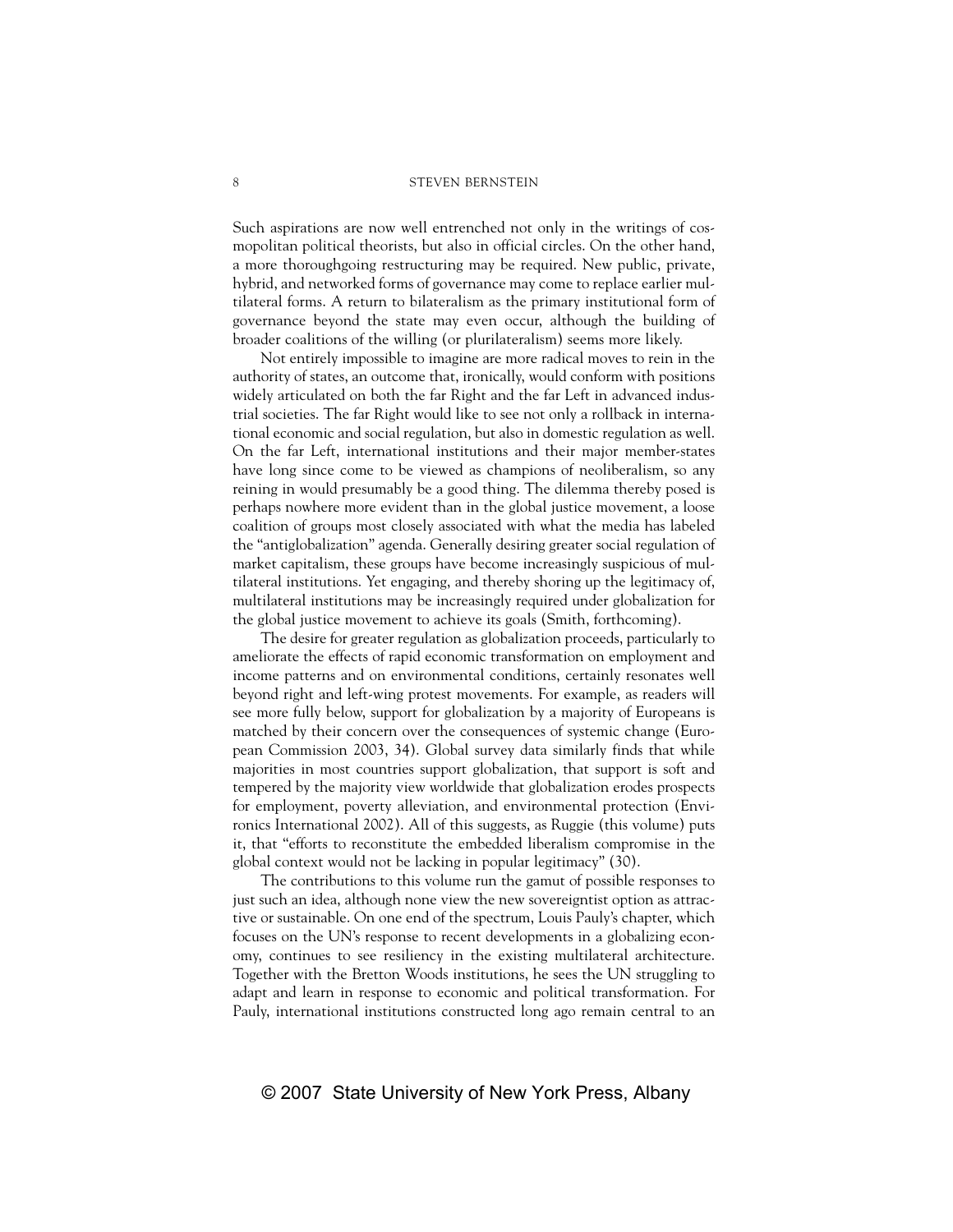ongoing dialogue between leader and follower states. Even as the structure of state power changes, it still largely determines the course of global policies, albeit with multilateral organizations continuing to play an important mediating role.

In the middle are chapters by Ruggie, on the prospects for embedding markets at the global level, and by Steven Bernstein and Maria Ivanova, who address the same problem in environmental governance. While still emphasizing the importance of state authority and the multilateral decision-making form, both chapters note that global governance in the twenty-first century is, and will likely remain, increasingly fragmented. If it is to remain resilient, multilateralism itself then must be adapted to allow deeper and more sustained engagement directly with powerful corporations and increasingly mobilized groups within civil society.

On the other end of the spectrum, Tony Porter, in a chapter on globalized "knowledge networks," argues that the state-centric understanding of multilateralism and embedded liberalism is less relevant today than in the early postwar period, since embedding markets increasingly occurs in decentered, often private, settings rather than inside territorial states. James Rosenau, in his chapter on contradictory tendencies in world order, sees even less opportunity for bargaining and compromise in coherent orderly systems, multilateral or otherwise. Like Porter, however, he sees networks and what he labels "new spheres of authority" emerging at, and across, local and global levels. Rosenau is even more ambivalent than Porter on whether these emerging institutional forms can create order as multilateralism becomes less relevant, seeing rather "continents of desirable order and fragmentation surrounded by oceans of undesirable tyranny and chaos—with neither capable of encroaching on the other" (141).

### COMMON THEMES

### **LEGITIMACY**

For many of the contributing authors, the multilateral form of governance itself is less the issue than the legitimacy it helped ensure for international liberalism. The prospects for responding to challenges to the pillars of embedded liberalism—the extension of US power not perceived as entirely self-interested, multilateralism, and shared social purposes across like-minded states is the central theme for the volume. Indeed, Ruggie's work highlighted for a generation of scholars the importance of a consequent sense of legitimacy for the creation and proper functioning of international regimes in such fields as trade, finance, and investment. Underneath his linking of power and collective social purpose was the argument that regime content—the values their scope and specific functions promoted—reflected what powerful societal

## © 2007 State University of New York Press, Albany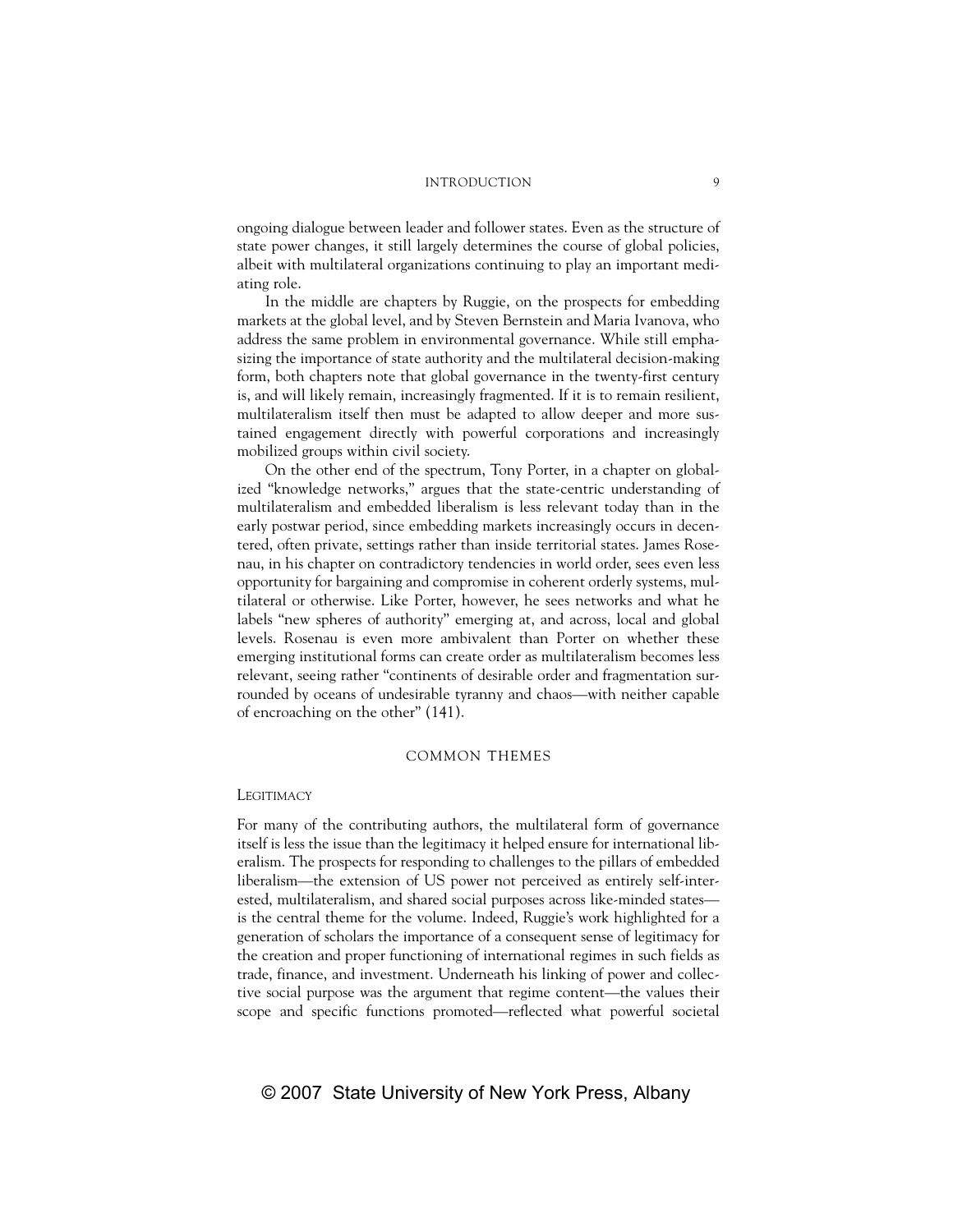groups believed appropriate. In the case of the Bretton Woods institutions, that meant the promotion of a liberal economic order, but one predicated on domestic intervention.

Looking back, it appears the American postwar planners understood very well that the creation of order involved the politics of legitimation, although they saw the problem very much through the lens of interstate diplomacy. The United States vigorously pursued its economic and political interests, but its leaders acknowledged the necessity of convincing others that the system would also benefit them. The legitimacy of the order itself was essential if American interests were to be met. Multilateralism helped establish the normative basis and the practical decision-making mechanisms for mutually beneficial collaboration. Along this line, John Ikenberry (2003) has argued that the United States pursued its postwar interests through "strategic restraint": rather than relying primarily on its raw power to bargain and coerce, it constructed "a more rule-based, institutionalized order in exchange for the acquiescence and compliant participation of weaker states" (541). Whether one reads the resulting implications of this institutionalized version of American power as relatively benign or as simply masking domination, both Ikenberry's and Ruggie's (1982, 1993a) arguments suggest that the legitimacy of the postwar order was a function of the degree to which multilateral institutions were perceived as mutually binding and as allowing at least some reciprocal influence on actual policies. Shared values and collective intentions, in turn, worked both to shape and to sustain perceptions that the work of such institutions was indeed legitimate (Ruggie 1982). Whether the leading architect of the system eventually came to forget the continuing necessity of attending to the politics of systemic legitimation in a world more globalized in aspiration than in fact is the subject of debate and analysis in the chapters that follow.

A focus on the continuing importance of socially embedding markets even in a globalizing economy is the entry point for contributors' discussions of institutional legitimacy. For the most part their approaches are decidedly sociological. Legitimacy is understood as embedded in social systems that provide a basis of appropriateness, or that make the purposes, goals, and rationale of an institution understandable and justifiable to the *relevant audience* in society.7 The test of legitimacy therefore, following Max Weber, bears no particular relationship to truth or right, thus ought not to be automatically linked to Western notions of liberal democracy.<sup>8</sup> Rather, the basic question is an interpretive one: What basis of legitimacy holds sway in a particular society or how does a prevailing political order generate an intersubjective *belief* in its legitimacy? Much depends, in this formulation, on the historically contingent values, goals, and practices of the relevant society. This perspective steers a middle course between the sometimes overly optimistic desire for cosmopolitan democracy within much contemporary literature on global governance, and the dour and rigid state-centrism of the neorealist canon.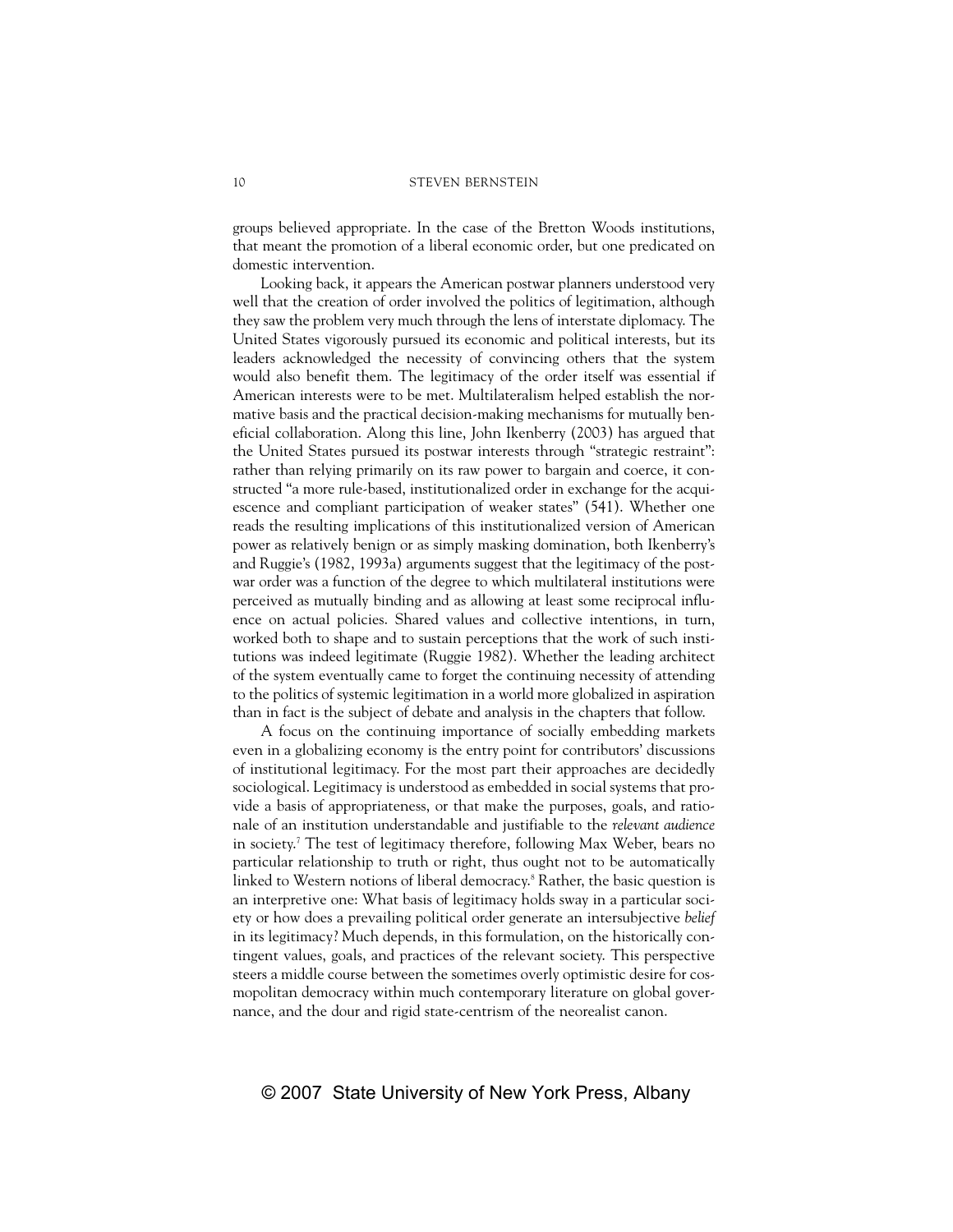The contemporary debate on legitimacy has arisen largely in response to pressures exerted by globalization on international institutions. It has focused on the idea of legitimate authority beyond the state, an idea anathema to many international relations scholars during the cold war period.<sup>9</sup> The few works that did focus on legitimacy during that earlier period, including Ruggie's, conceived of legitimacy as largely rooted in domestic politics of leading states or in intergovernmental consensus.<sup>10</sup> The new literature, in contrast, eschews not only the state-centrism of neorealism, but borrows much more heavily from democratic theory in emphasizing procedural legitimacy and accountability to wider audiences. As such, it is susceptible to charges of idealism (e.g., Cederman 2001). Still, a common feature of the old and new literature is the idea that legitimacy lies at the heart of all governance, at whatever level of aggregation. Indeed, given the lack of enforcement capacity beyond the state, legitimacy increases, not diminishes, in importance at the global level just as the mechanisms to produce it are much more difficult to create and sustain. Moreover, such mechanisms are not likely directly substitutable across domestic and global realms.

Whether or not global governance currently faces a serious "legitimacy crisis" is one dispute addressed in this volume. In part, answers depend on where one looks. Wolfe and Mendelsohn, citing public opinion research in Western democracies, suggest that the sense of crisis invoked by public protests against international institutions does not reflect a wider public hostility to trade, trade agreements, or the idea of international collaboration, although citizens in developed countries are more suspicious when confronted directly by the term *globalization*. In contrast, Ruggie, from a more institutional perspective, sees the antiglobalization backlash targeting multilateral economic institutions as directly linked to the erosion of the compromise of embedded liberalism, which provided their underlying rationale. A legitimacy crisis, thus, "result[s] from the perception that they have abandoned their earlier mandates to secure domestic social stability and inclusion in favor of global market expansion and deepening, and that they have failed to embrace quickly and firmly enough such newer concerns as environmental sustainability" (27). From the slightly different perspective of North-South conflict, Jean-Philippe Thérien perceives what is arguably a more fundamental and intractable legitimacy crisis driven by the core community for these institutions—still mainly a community of states—owing to a "lack of consensus on a definition of what constitutes a legitimate distribution of global wealth and power" (72).

Regardless of contributors' positions on the accuracy of the "crisis" label, they treat seriously the contemporary *global* challenge by moving beyond rigidly state-centric conceptions of legitimacy to problematize the composition of the audience to whom questions of authority must be addressed. They recognize that the dynamics of global legitimation may be changing, as the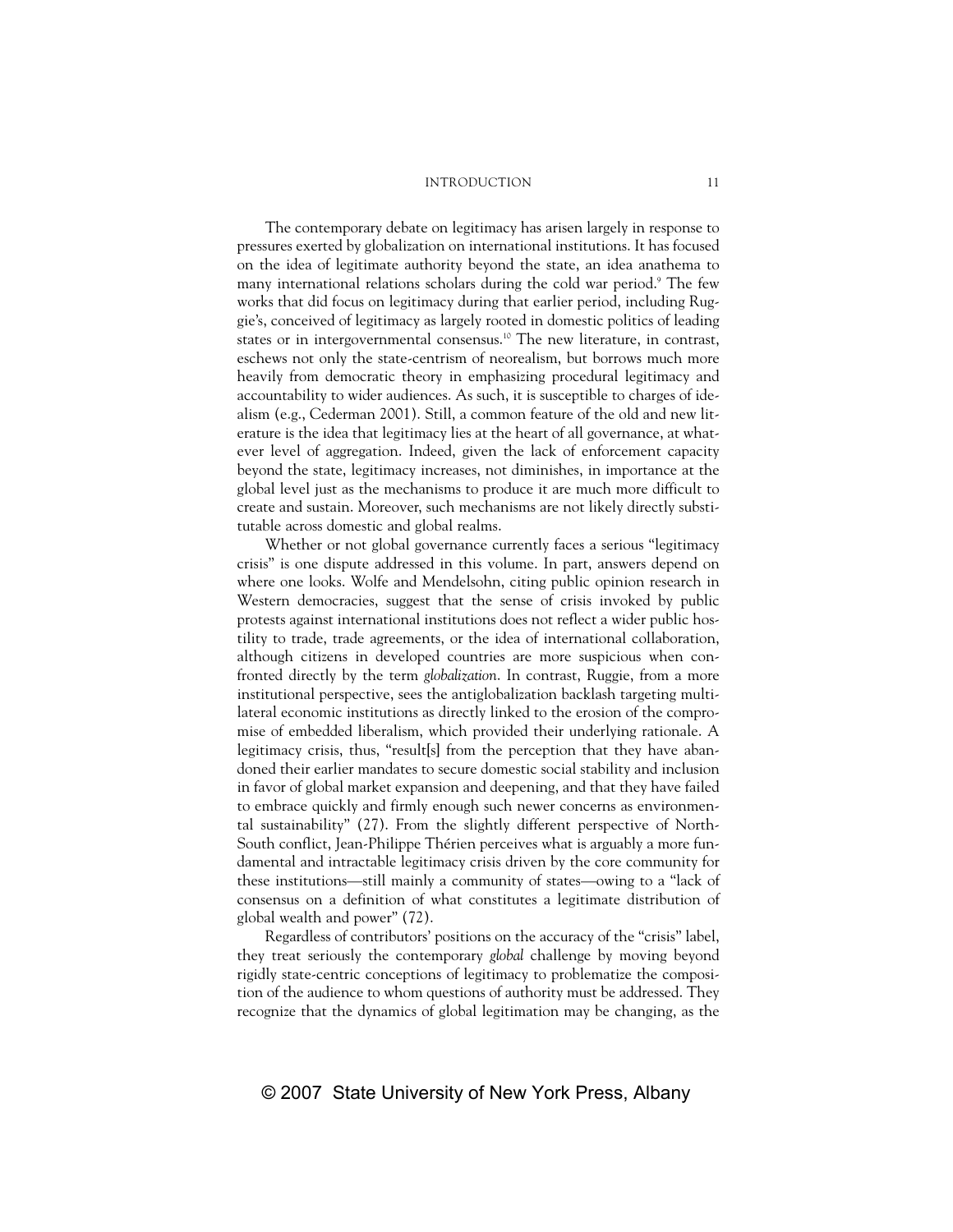shift from the study of strictly intergovernmental regimes to "global governance" indicates. They also recognize that the audiences granting legitimacy to such governing arrangements increasingly operate transnationally, including an active and diverse set of global civil society actors, as well as corporations and other market players. In the postwar era, international institutions were judged effective if they promoted economic or security cooperation and facilitated domestic political and social stability. Today, these same institutions face rising demands for social regulation as their very success has made more transparent their reach into areas formerly considered internal to the state. Adding to the challenge, contributors note, different audiences of states, global civil society, or market actors may share different criteria or weightings of the values of participation, access, and accountability (procedural or "input" legitimacy), versus achieving values and goals that a governance institution or network pursues (substantive legitimacy).<sup>11</sup> The problem is especially complicated in a globalized world polity, where who counts as a relevant audience member may be contested and the boundaries between members may be highly complex and fluid.

Not surprisingly, our authors differ on the question of where to look for the most relevant audiences. In their respective chapters, Pauly and Thérien, for example, generally accept states as retaining the most important voices. As in Ruggie's initial formulation of embedded liberalism, legitimacy derives from the social purposes or values of societies in major states. To the degree that international institutions reflect these values (and the interests these values inform), they gain political legitimacy. As Thérien puts it, "multilateral institutions represent the most tangible expression of what is referred to as the 'international community'" (74). But all three authors, in their contributions here, also explicitly acknowledge the broadening of that community to include actors previously marginalized, including states in the global South. Any grand bargain is unlikely to be sustainable without due recognition of social purposes within and among those states. If legitimacy is built around the ability of international organizations to reflect consensus within this broader community, the challenge is daunting even if the organizations themselves appear to be moving toward reconciling previously disparate positions. The underlying problem, as Thérien puts it, is that "the notion of 'international community' simply does not mean the same thing to everyone, and in the field of development, the lack of consensus is particularly noticeable" (75).

On this view, the question comes down to whether the basic underlying premises of embedded liberalism still have resonance. If they do, international institutions face a double challenge of promoting adjustments to integrating markets and policy norms promoted by leading states, which incline away from domestic autonomy (Pauly 2002, 81–86), and of encouraging new kinds of regulation and redistribution in countries that, as Ruggie (this vol-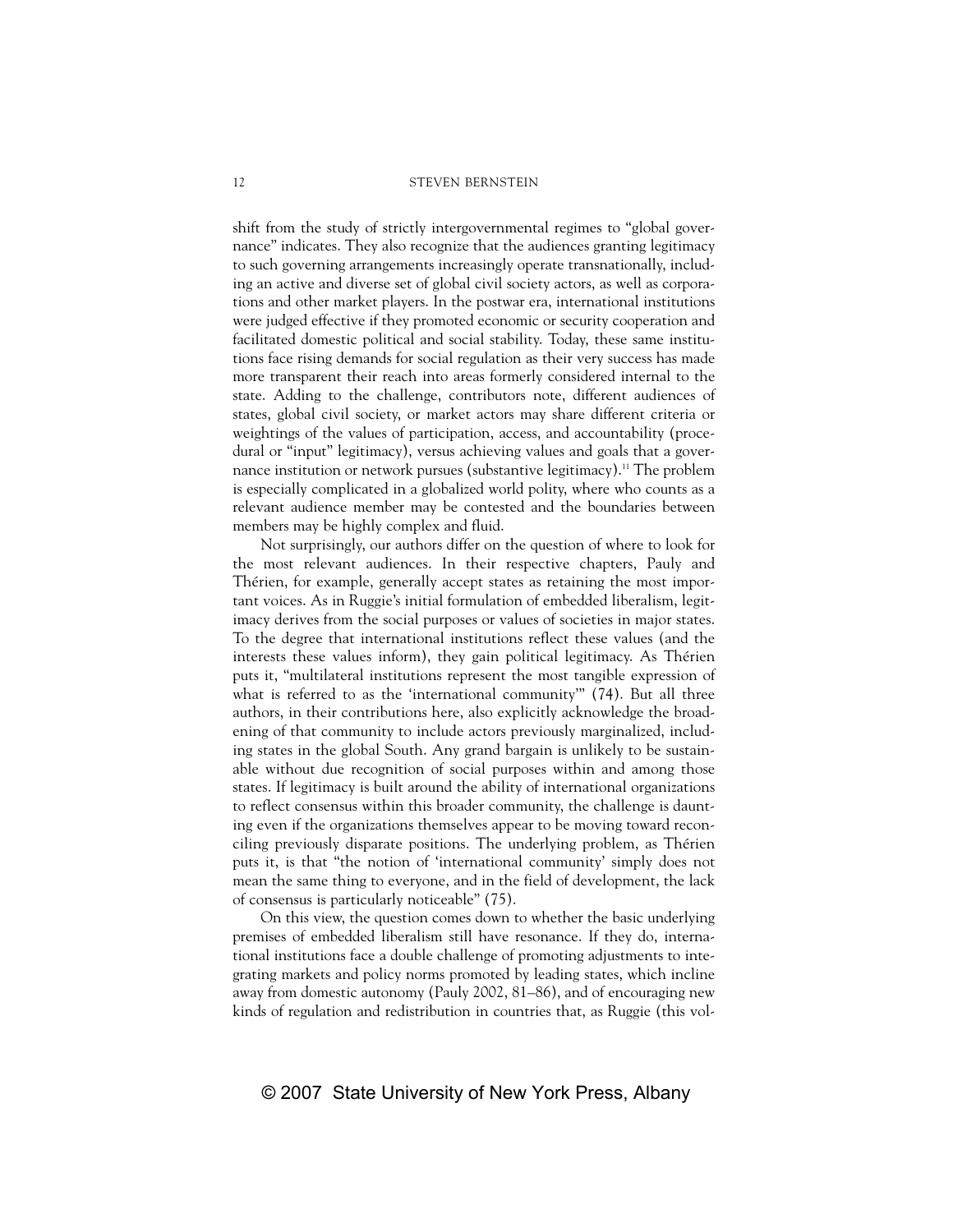ume) puts it, "never enjoyed the privilege of cushioning the adverse domestic effects of international market exposure in the first place" (24).

Wolfe and Mendelsohn's chapter, on citizen support for embedded liberalism, offers one of the first empirical investigations explicitly to test the legitimacy of embedded liberalism within domestic society. It uncovers evidence of its continued resiliency in Canada, and by comparison with other empirical findings, in other Western societies as well (see also Hays, Ehrlich, and Peinhardt 2005). As globalization continues apace, however, pressures on international organizations build. Wolfe and Mendelsohn's study also directly addresses the issue of whether measures to increase their efficiency and effectiveness any longer provide a sufficient basis for their legitimacy. By separating out elements of democracy, they find the cosmopolitan argument for global democracy probably overstates the case that institutional legitimacy requires direct participation by citizens in decision making by international organizations. They also find strong support, however, for greater transparency and accountability in those organizations. Again, these findings point to the importance of rooting understandings of legitimacy to the values of relevant audiences, whose own criteria for legitimacy in global governance may be shifting.

The notion of embedded liberalism as a constitutive norm that defines the legitimate scope of global governance is much more difficult to tap in the developing world, where in most cases it was never institutionalized. The corollary is that both developed and developing countries must now confront the enormous difficulty of promoting such a norm. If embedded liberalism depends, as Wolfe and Mendelsohn (this volume) put it, "on the notion of separable communities able to make their own decisions on the distribution of the costs and benefits of openness" (53), the legitimacy of the global liberal order and the institutions that support it will come under increasing strain in the developing world as economic integration deepens. Under these conditions, legitimacy will increasingly hinge on the ability of institutions of global governance simultaneously to facilitate the delivery of benefits from globalization *and* provide mechanisms, including resources to improve policy capacity and technical knowledge, for developing countries meaningfully to participate in the governance of globalization (Sandbrook 2003).

The continuing debate in the WTO over demands by developing countries for "policy space" to buffer themselves from market forces reflecting the power of early industrializers, or at a minimum to allow sufficient time for adjustment, is one example of an attempt to operationalize embedded liberalism in a more global context. Creating such space in practice, however, has proven difficult, particularly as the scope of trade rules expands to areas including services, intellectual property rights, and investment, which place a significant burden on developing countries to harmonize the structure and regulatory environment of their economies with established practices in more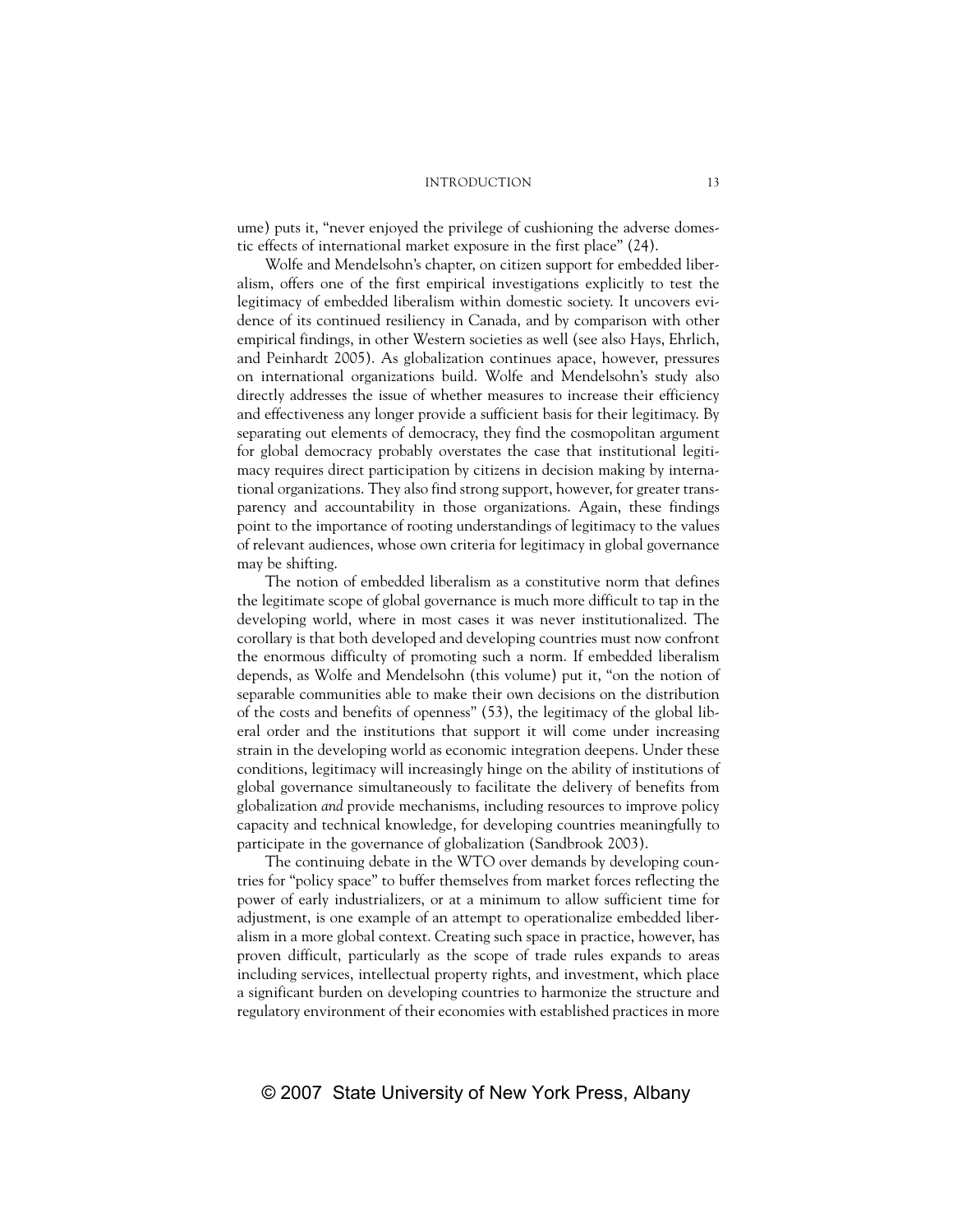advanced economies (Hoekman 2005). In other words, the burden of adjustment falls most heavily on countries with the least capacity to bear it. The record of operationalizing "special and differential treatment" for developing countries as a way to create policy space has proven double-edged, as it often comes at the expense of market access or other benefits of WTO discipline (Hoekman 2005). Put more directly, globalization, and the pressure it exerts to open economies, reduces policy space. Meanwhile, negotiations within the WTO system on how to operationalize special and differential treatment are, in the words of one long-time observer, "going nowhere" (Ostry, forthcoming).

The dilemma is confronted in Pauly's chapter. It shows that the Bretton Woods institutions have come to realize that they may not by themselves be the best mechanisms even to provide poorer countries with adequate financing for development. Like the WTO, however, they may not be learning about their limits quickly enough (Ostry, forthcoming; Helleiner 2001). In consequence, a rapprochement unimaginable just a few years ago between the UN, the WTO, and the Bretton Woods institutions has recently occurred. Organizations still suspicious of one another for the ideological reasons underlined in Thérien's chapter, and long jealous of their own operational autonomy, are drawn into a search for a new compromise between global economic opportunities and local political and social requirements.

Eric Helleiner's chapter on regional currency blocs documents how the tension between the promise of global markets and resistance to handing over proven domestic adjustment levers has been playing out in some of the more advanced developing economies since even before the time embedded liberalism became institutionalized internationally. Through a highly textured historical analysis of American "dollar diplomacy" in Latin America, he shows that pressure for dollarization in the 1940s was considered incompatible with embedded liberalism and therefore largely abandoned despite earlier enthusiasm. Only by de-dollarizing, it was argued at the time, could Latin American states achieve the kinds of social welfare goals that had become prominent at the national level in the United States in the wake of the Great Depression. Moreover, Helleiner's chapter shows that the basic message of domestic policy autonomy still resonates today and limits the prospects for further integration, even as contemporary neoliberal policies and regional economic integration has created tension in elite policy circles in both the United States and Latin America on the best way forward.

The reemergence of the dollarization debate in Latin America in the 1990s initially seemed to move away from a notion of embedded liberalism with the emergence of a new faith in the ability of markets to force domestic policy adjustments. This thinking largely reflected a shift in US policy circles to embrace neoliberalism and a more limited role for the state. But this shift, Helleiner shows, has been neither deep nor durable. In part, disastrous experiences with dollarization, especially in Argentina in the 1990s, dampened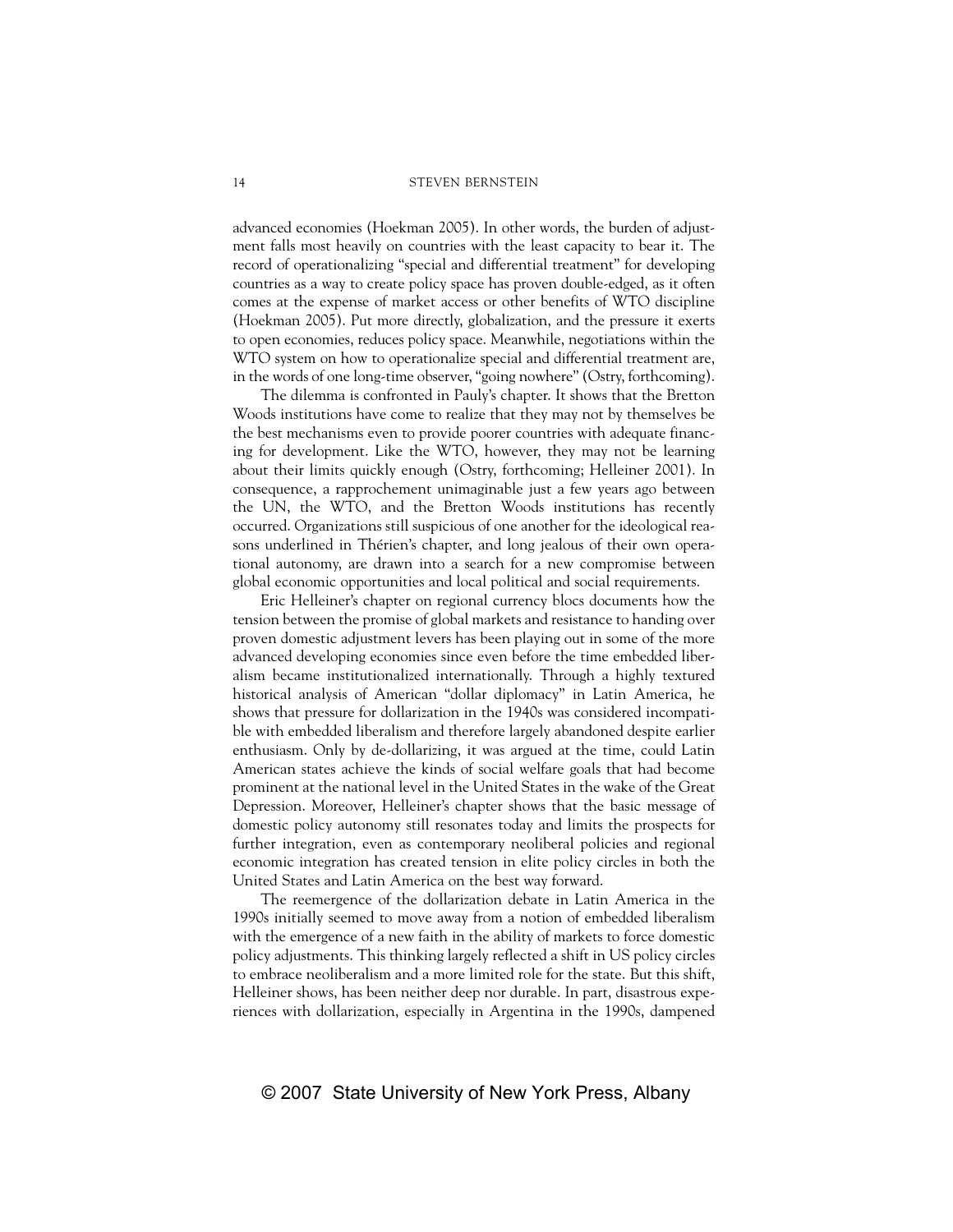the earlier enthusiasm. Subsequently, dissatisfaction with freer trade and neoliberal policies more broadly swept through many Latin American countries. Populist governments now rode the wave of discontent across much of the region. Prospects for a dollar bloc in Latin America receded. As Helleiner explains, this re-embedded in some countries a confusing mixture of socialism and liberalism. Karl Polanyi may not have been surprised, and there remained a certain resonance with Ruggie's original notion of embedded liberalism, even if the new variant in Latin America looked less than stable.

For Helleiner, the contrasting case of building a successful currency bloc in contemporary Europe provides more evidence of such resonance, but in a policy context that looks more stable. The adoption of the euro is completely consistent with embedded liberalism because member-states have linked it to region-wide adjustment policies, fiscal transfers, and, more broadly, to a belief that Economic and Monetary Union "provides a stable macroeconomic environment [for] progressive supply-side reforms aimed at promoting equity, growth, and employment" (Helleiner, this volume, 56). The prospect for similar regional mechanisms to arise in the Americas is remote. Helleiner's chapter nicely illustrates that embedded liberalism may not determine precise policy outcomes so much as provide an underlying rationale—what Ruggie called a generative grammar—that continues to resonate broadly.

It remains questionable, however, whether the domestic political autonomy defended in the compromise of embedded liberalism is compatible with feasible solutions to new problems wrought by globalization. Bernstein and Ivanova's chapter confronts that issue in the realm of environmental governance, where policy norms have created a situation more akin to "embedded liberalism in reverse," with environmental concerns largely overshadowed by the quest for near-term economic prosperity. A failure to embed markets in sustainable environmental purposes, they argue, not only threatens viable governance institutions but global ecological integrity itself. For them, the solution cannot juxtapose strengthening national capacity with the need for greater and more focused authority at the global level. Rather, it must recognize that effective governance requires an institutional architecture at the global level to enhance local, national, and regional capacity to protect the physical environment at whatever scalar level is appropriate.

Ruggie's response to the requirement to re-embed global markets at various levels is to look beyond the community of states and to conceive of legitimacy in the context of an emerging world society. States and international organizations have a key role to play, but firms and other actors in civil society need to become more directly engaged. His case study of the UN's Global Compact is highly suggestive in this regard.

Similarly, chapters by Porter and Rosenau find that new opportunities for system legitimation are highly dependent on the norms of the communities actually engaged today in providing governance functions: global knowledge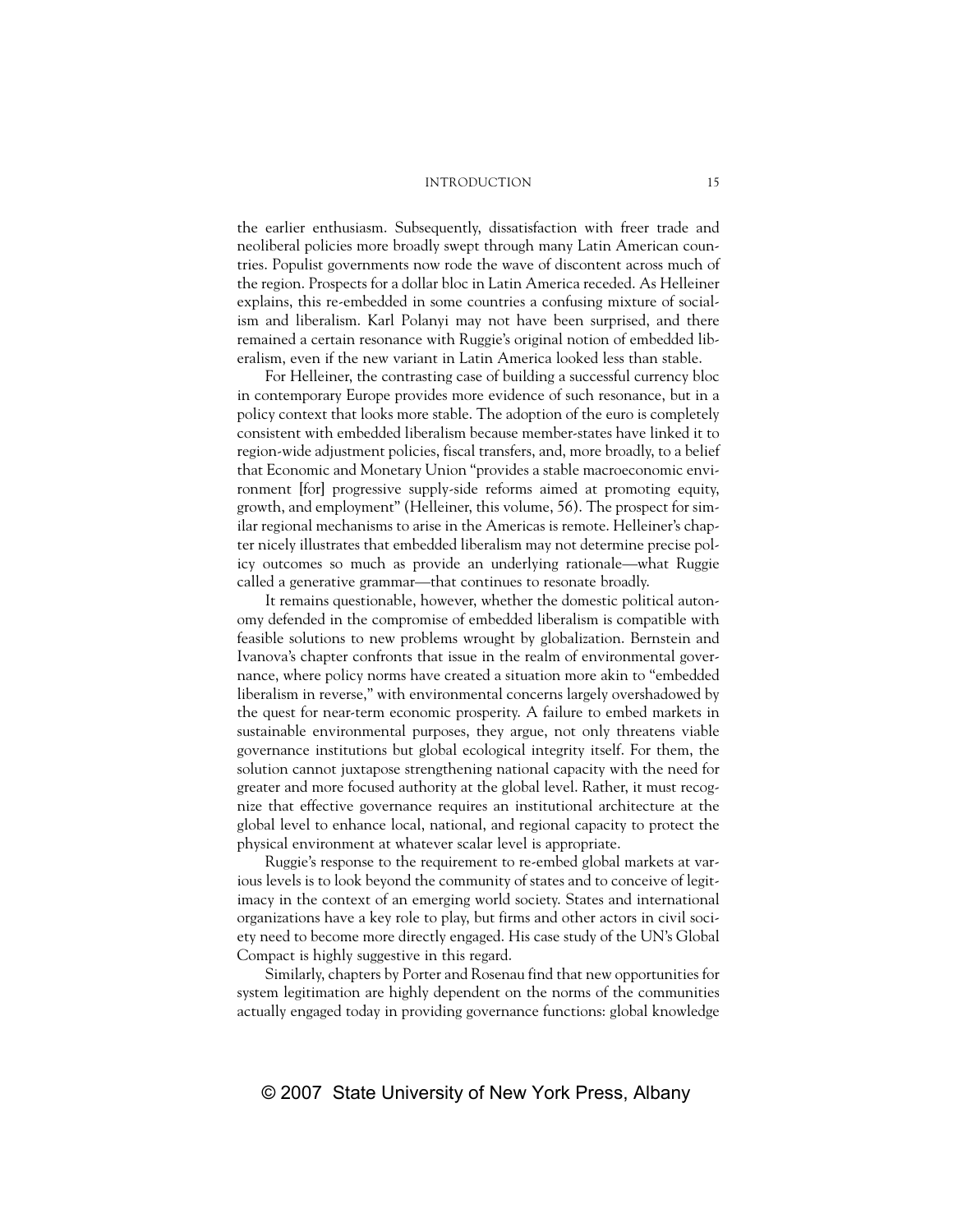networks for Porter, new spheres of authority for Rosenau. Porter argues that the properties of knowledge-based networks make them especially promising locations for the legitimatization of authority, because they share contemporary values that resonate not only within the networks, but with wider society. These values include pragmatic performance criteria relative to shared standards within the network, as well as the capacity to justify the activity of the network with reference to standards of other networks and fields. Moreover, they exhibit openness to new participants. Their evolving authority, according to Porter, hinges especially on whether wider publics also see them producing general benefits. Porter emphasizes transnational networks as a new institutional form, but he, like Ruggie, acknowledges that their legitimacy may ultimately depend on the degree to which they develop the ability to help forge larger compromises between efficiency and social stability, thus shoring up public authority when required for definitive regulation.

### **AGENCY**

Any discussion of global governance necessarily attributes causal power to agents, be they government officials, nongovernmental groups, international organizations, or transnational business, technical, or knowledge networks. Hence, a central premise of this volume is that agency matters. In other words, our contributors question a tenet of neorealist and some radical theories of international politics, which hold that either global order simply reflects the systemic structure of state power or that a state's position in the international system determines its interests and posture. Ruggie, for example, refutes the argument that attributes the turning away from multilateralism in the early twenty-first century by the United States to its position as the dominant world power. Instead, he suggests that it reflected an ideological turn and domestic political calculations. That these will turn out to be transient is his obvious hope. Such a discretionary move, could be readily reversed by an administration with different preferences and interests (Ruggie, this volume, 35). This contention harkens back to the ontological premise of the original embedded liberalism argument, that international outcomes reflect *both* power *and* social purpose.

Traditional theories of international relations have also long tended to underplay or dismiss the possibility that international organizations themselves may exhibit agency. In their chapters, both Thérien and Pauly, counter such a position in examinations of an emerging ideological rapprochement between the UN and Bretton Woods institutions, especially in the wake of the Asian financial crisis of the late 1990s. They show how change came about as much through the initiatives of international officials and epistemic communities as through the shifting direction of policies in leading states. While changing economic conditions undoubtedly provided a catalyst or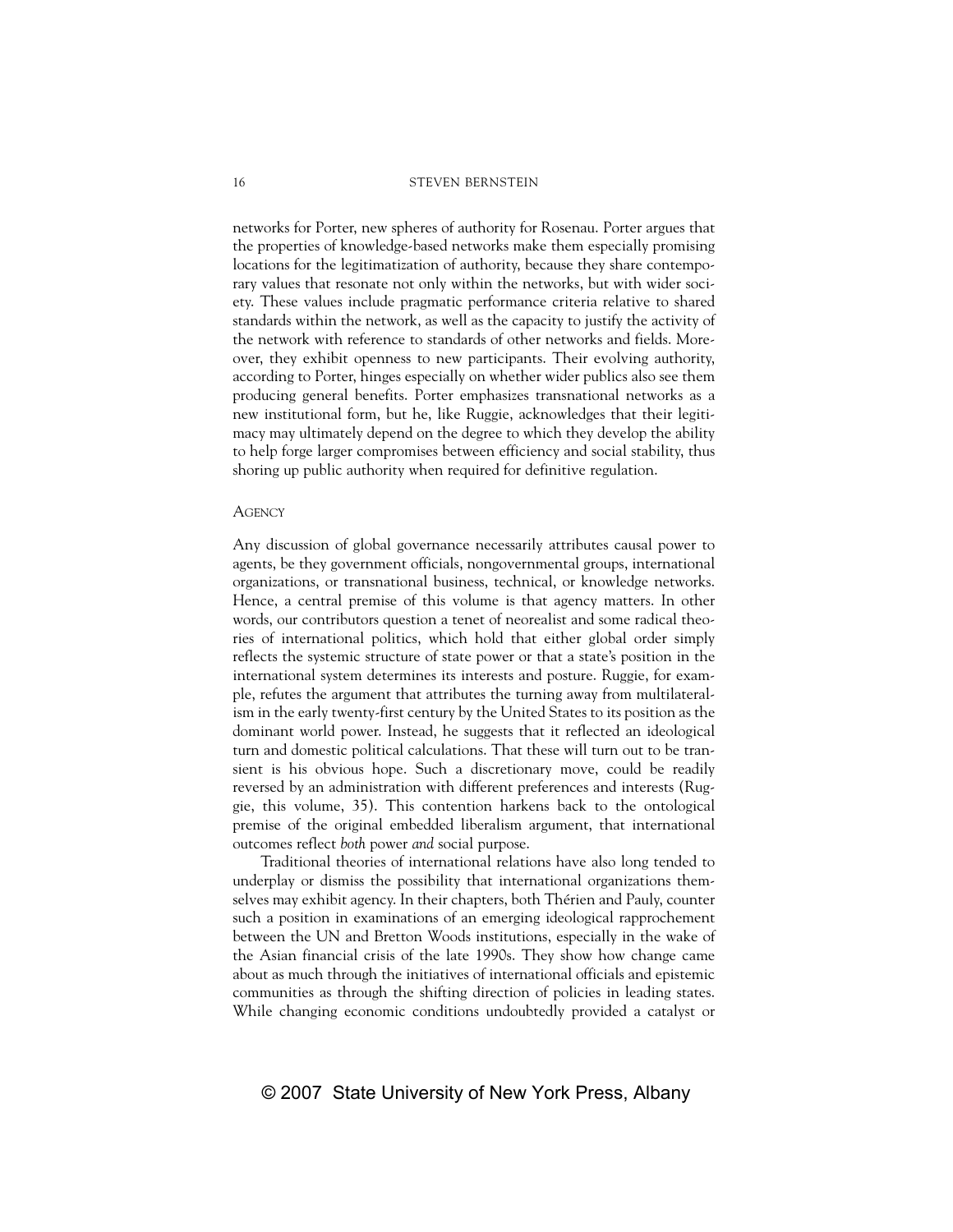impetus for institutional adaptation, Thérien and Pauly convincingly show that they are insufficient to explain specific organizational responses. Retrenchment was (and has been in the past) as likely an outcome as deeper collaboration, with important consequences for economic order and governance. Where the two chapters differ, however, is in Pauly's more sanguine analysis of the leeway available to the economic organizations to foster interagency cooperation, as well as of their ability to help redefine the preferences of states. To the degree they succeed, some modest reconstitution of their own authority may help members respond more effectively to the social challenge of globalizing markets.

Conceptions of agency and bargaining need not be limited to states, governments, or public officials. Porter's chapter, for example, challenges the atomistic view of states and market actors "uncompromisingly" interacting to shape a globalized world. Rather, he argues that compromise is an important dynamic within globalized networks not only among the most powerful actors, but also between them and the less powerful. Rosenau, who has long pointed to neglected sites of agency in global politics (1990; 2003), argues in his chapter that the interactions of individuals at the micro level are as likely as interactions of states and officials at the macro level to shape *both* order and fragmentation in world affairs. Like Porter, he sees some prospect for bargaining and even the development of social contracts within networks or new spheres of authority. He is skeptical, however, that anything resembling a new consensus will prevail at the macro level, precisely because states and international institutions refuse to make sufficient allowances for micro level processes "that are increasingly important drivers of change and sufficiently diverse to inhibit, even prevent, coherence at the macro level" (135).

Our contributors nonetheless eschew explanations of unrestrained agency. The focus on organizations and institutions in many of the chapters highlights not simply their potential agency or mediating role between interests and outcomes, but the way institutional legacies, path dependencies, and ideological orientations may delimit the possibilities of change and channel ideas and actions along some pathways while closing off others. Indeed, the resiliency and deep resonance of the norm of "embedded liberalism" itself highlights the tension between agency and structure, in virtually every chapter. As Porter points out, the essence of the embedded liberalism argument is that institutional arrangements designed to stabilize market interactions and offset their negative effects constrain agency precisely because they render market activity "acceptable to those actors who might otherwise destroy them through political means" (109). This is true even if the institutional setting for embedding liberalism is no longer limited to territorial states, but might occur as well in the global marketplace and public domain (Ruggie), knowledge networks (Porter), or in new institutional forms of non-state authorities alongside innovations in multilateral forms of governance (Bernstein and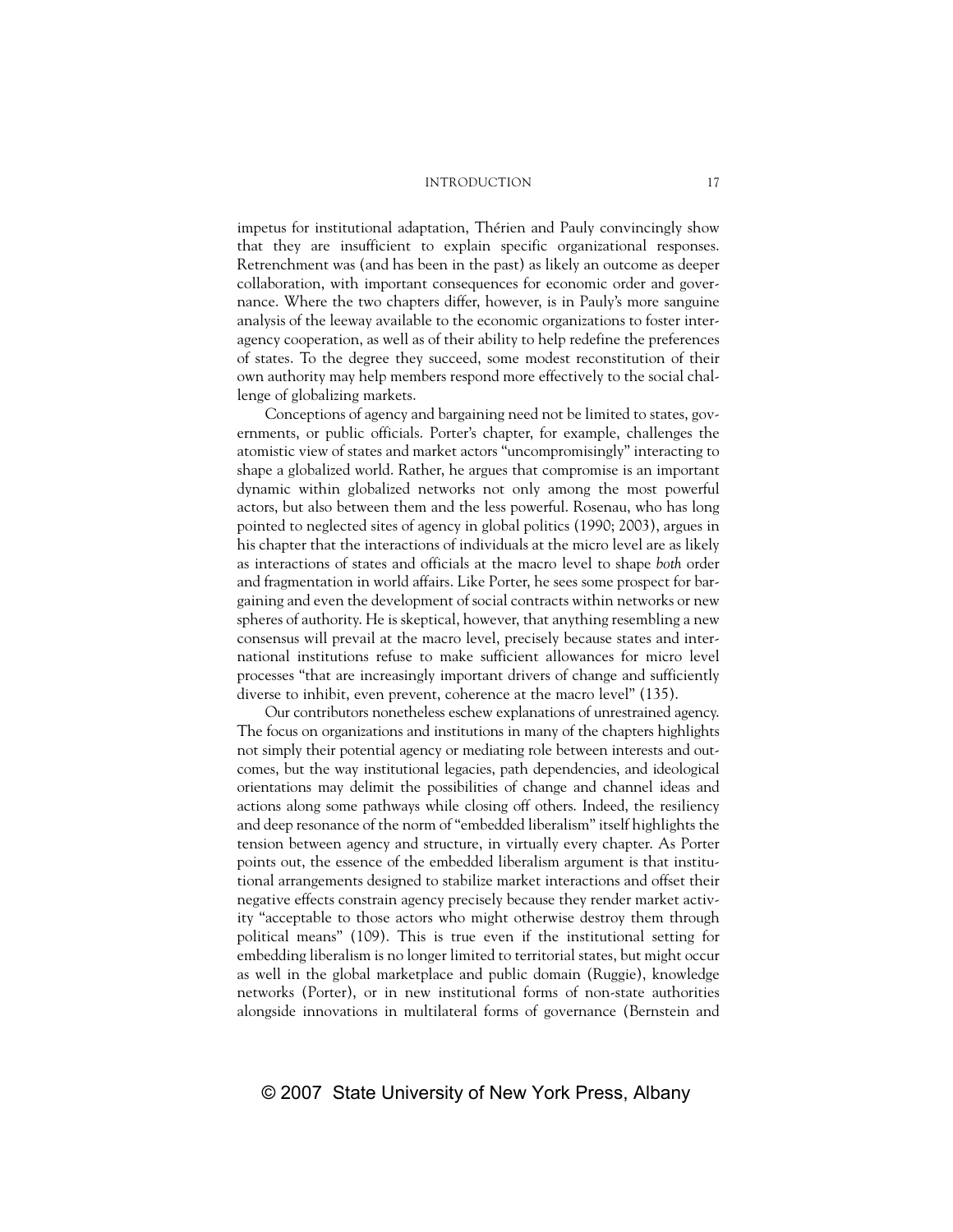Ivanova). The chapters that highlight these diverse potential locations of embedding vary significantly in their assessment of the prospects for doing so, although they agree on the need for significant agency in mobilizing the requisite resources and political will. Indeed, as Porter highlights, the very notion of "embeddedness" captures the middle ground between undersocialized and oversocialized approaches to norms and institutions, viewing them neither as simply efficient outcomes of the interaction of rational actors, nor as imperatives that act with mechanical or socially productive force on behavior and decision making as if human beings were unreflective robots (Giddens 1979, 5). Neither are institutions automatic responses to economic or social needs. The idea of embeddedness suggests institutions are actively constructed, but within an existing normative and institutional environment that enables and constrains the material and ideational resources available for the task.

Thus, whereas no author understands embedded liberalism as an automatic reaction to laissez-faire or "hyper"-liberalism—the equivalent to Polanyi's inevitable double movement following any dis-embedding of the economy from society—nearly every contributor finds the normative resonance of embedded liberalism continuing to delimit the acceptable boundaries of global economic policy. Helleiner's chapter nicely illustrates this to be the case even when strategic interests would dictate otherwise. Despite the shift in strategic interest of the United States from limiting German influence in Latin America during World War II to lowering transaction costs for US exporters and opening foreign markets thereafter, US technical missions to the region continued to promote "de-dollarization" because it fit with its vision of the multilateral Bretton Woods system. This is not simply a story of institutional legacy. As Helleiner points out, the leadership of the Federal Reserve in this period, especially Robert Triffin who headed the Latin American division, actively championed embedded liberal ideas, having learned from the disastrous effects of orthodox "monetary autonomism" during the early 1930s. Again, agency mattered in US international policy making at a time when the idea of embedded liberalism was just becoming institutionalized.

The broader theoretical point is that ideas, institutions, and their legacies—whether or not they are fully consistent with embedded liberalism constrain and enable agency. Bernstein and Ivanova's chapter, in addressing the prospects for a new compromise in environmental governance, emphasize both the power of the broader normative underpinnings of environmental governance as well as specific organizational legacies that created conditions for the subsequent fragmentation of environmental governance. They argue that for all the desire and creativity of multiple proposals for reform, success likely depends on the ability of specific policies to work within these normative and organizational constraints. Thérien similarly emphasizes how com-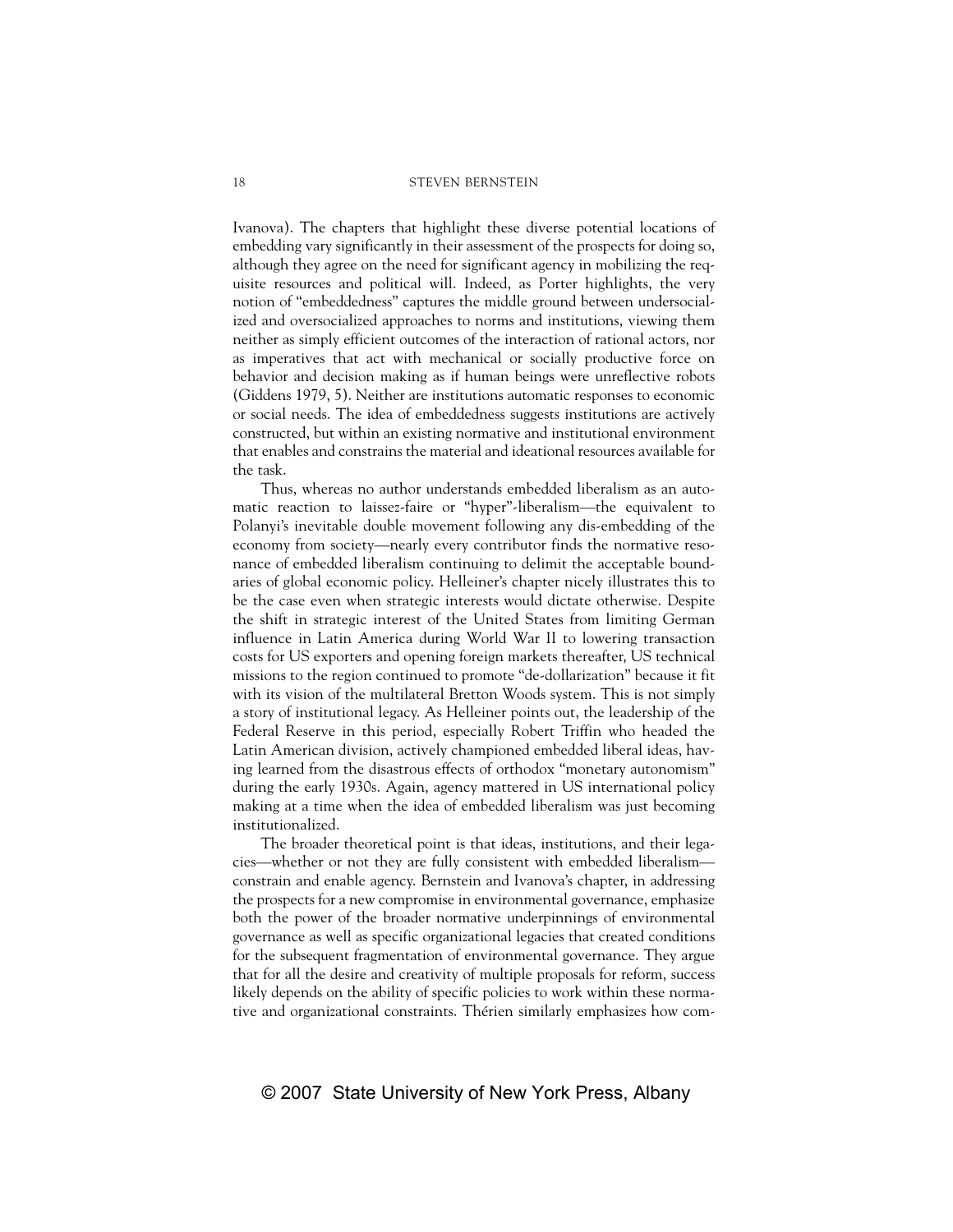peting development "paradigms" within the UN as opposed to the Bretton Woods institutions make rapprochement between them fragile. Far-reaching institutional change will therefore still require the demonstration of significant political will by member-states.

Given such constraints, many chapters highlight the importance of creativity in finding openings for institutional reform. The chapters by Ruggie and Bernstein and Ivanova, for example, demonstrate the potential of civil society organizations, sometimes by pressuring firms and sometimes in partnership with them, to bypass institutional rigidities or inertia in the system. One irony of globalization is that it enables such opportunities at the same time as it threatens existing compromises by limiting the effectiveness or willingness of public authorities to intervene in the economy. Civil society initiatives have taken a number of forms, including advocacy campaigns, corporate social responsibility codes and principles, and what some have called "certification" institutions or non-state market-driven governance systems (Gereffi, Garcia-Johnson, and Sasser 2001; Cashore 2002; Bernstein and Cashore 2006). In the latter, products are monitored through the supply and production chain as meeting prescribed social, environmental, labor, and/or human rights standards, which are then verified through third-party auditing. Ruggie also highlights the creative agency behind the Global Compact, an initiative of the UN secretary-general that has managed to move ahead of state action by engaging corporations directly to change their transnational behavior. In that case, however, the secretariat has drawn on existing agreements of states in the areas of environment, labor, human rights, and anticorruption, so as not to overstep its formal organizational mandate, which still rests on the power and legitimacy of the sovereign state.

### ORGANIZATION OF THE VOLUME

As this introductory discussion has suggested, the chapters in this volume address many common themes, which makes dividing them into discrete sections a matter of judgment. Two primary tensions in Ruggie's original embedded liberalism article served as guides: one between power and authority, the other between order and fragmentation.

First, though, the next chapter launches the discussion with Ruggie's illuminating review of the condition of the embedded liberalism compromise today and the prospects of a new grand compromise that not only "takes embedded liberalism global," but does so in the context of contemporary challenges to the multilateral order. His chapter can be read in part as a synthesis of key strands of his work on embedded liberalism, globalization, institutional change, and multilateralism. In addition, however, it points the way forward toward a reconfiguration of global governance, focusing especially on the challenges in the realm of agency and practice. As he puts it: "[I]n contrast to the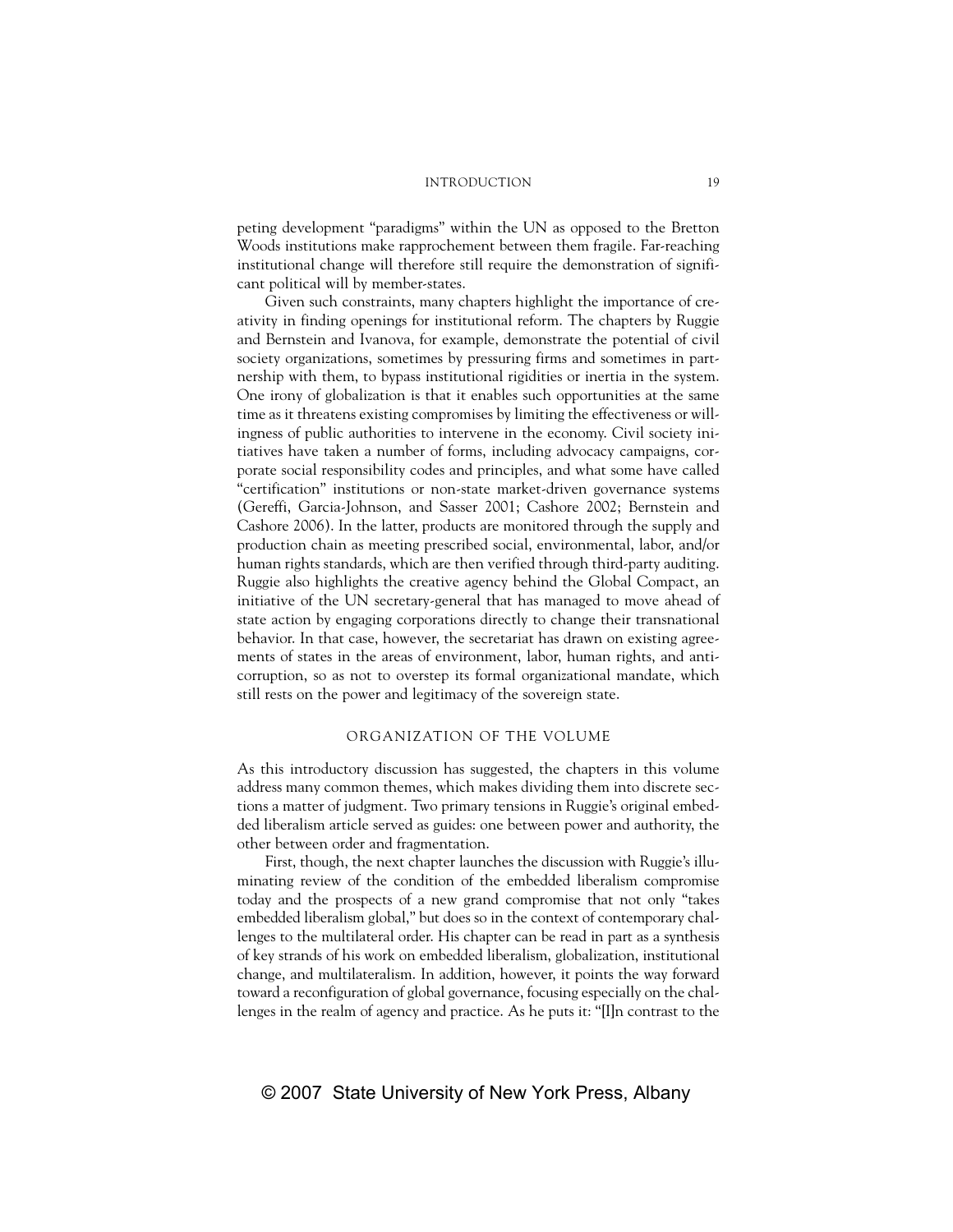state-centric multilateralism of the *international* world that we are moving beyond, reconstituting a *global* version of embedded liberalism requires a multilateralism that actively embraces the potential contributions to global social organization by civil society and corporate actors" (25). The remainder of the chapters carry many of these themes forward, sometimes building upon, and sometimes challenging Ruggie's conclusions on how the basis of order is being reconfigured.

Along the power-authority axis, chapters focus especially on challenges to public authority, both domestically and internationally. Mendelsohn and Wolfe's chapter addresses the question of whether citizens would support a new compromise, through the first empirical analysis of survey data actually to identify the existence of a constitutive norm (embedded liberalism). They focus on the domestic basis of legitimacy upon which international public authority rests. The following two chapters shift the focus to the potential reconfiguration of international public authority in the shape of the major multilateral economic and social institutions.

Thérien's chapter assesses whether changes in international development governance since the 1990s represent the basis of a "new grand compromise," seeing the metaphor of "Left" and "Right" as a useful lens to assess the political struggle over what the elements of such a compromise might entail. His analysis illustrates how underlying ideological divides that play out within many societies have repercussions for the prospects of working out a new compromise in global governance institutions concerned with development. Pauly's chapter concentrates on the interplay between power politics and organizational learning and adaptation in international organizations. Specifically, he assesses their ability to respond to the contemporary challenges to embedded liberalism and international economic stability more broadly. While both chapters see attempts to balance the need for economic prosperity and social embeddedness, and neither sees a "grand" compromise in the making, their analyses lead to different conclusions on the stability of the new rapprochement between "Left" and "Right." Porter's chapter moves from public to private and hybrid authority, focusing on knowledge networks as a possible location for new bargains in global governance.

Along the integration-fragmentation axis, Rosenau's chapter breaks open the dichotomous understanding of these apparent contradictory tendencies with his concept of fragmegration. He uses this concept to assess the possibility of new compromises within various configurations and locations of political order and chaos.

Helleiner's chapter focuses on financial integration as one source of order, specifically whether regional currency blocs are compatible with embedded liberalism. His analysis of US dollar diplomacy not only adds to the comparative understanding of currency blocs, where scholarship has focused primarily on the European Union, but does so in the context of an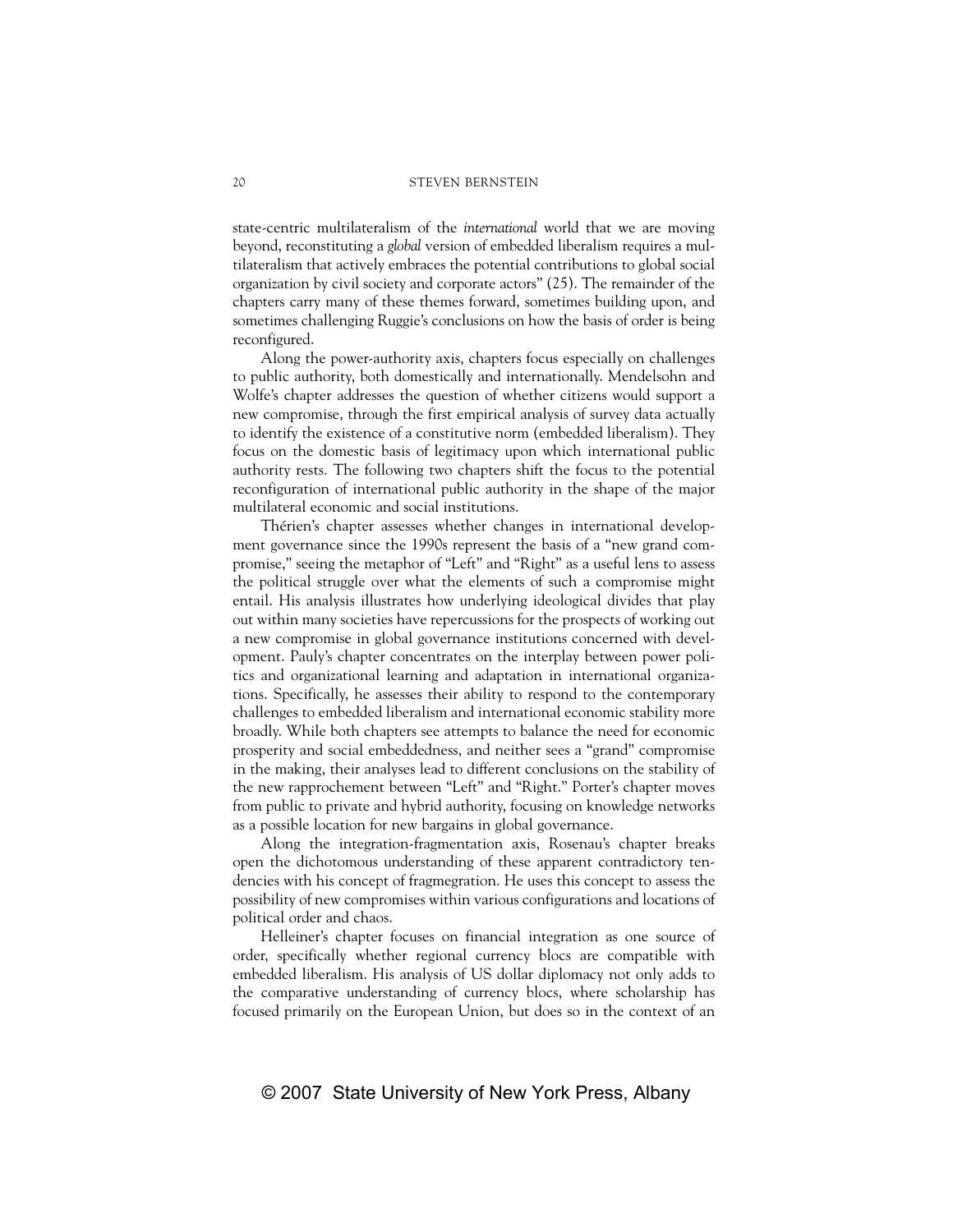explicit analysis of how configurations of financial power interact with societal demands within both powerful and weaker, more dependent states.

Bernstein and Ivanova's chapter on environmental governance examines how the combined impact of extant international environmental norms and forces of globalization have reinforced latent tendencies toward fragmentation. This fragmentation can be seen in both the proliferation of organizations and environmental treaties, as well as in the myriad forms of public, private, and hybrid environmental governance. It notes that fragmentation and coherence are not necessarily a contradiction, but that an effective and politically viable institutional architecture that "re-embeds environmental governance in the broader social purposes of world society" (162) will be a formidable challenge under contemporary political, institutional, and normative constraints. That it must be confronted, however, they do not doubt.

### CONCLUSION

In the near term, none of the contributors see the emergence of a new grand compromise comparable to the postwar efforts to institutionalize embedded liberalism. Nevertheless, each author finds some evidence of the persistence of that earlier effort and of the existence today of necessary elements at the global level to emulate its achievements as globalization proceeds. These elements are suggested, for example, by the manner in which certain actors, networks, international institutions, and new spheres of authority are responding to the contemporary challenges of industrial and financial development, inequality, human insecurity, and the retrenchment of the United States. Whether those elements can coalesce to create the constitutive basis for a more just and more sustainable global order is for our contributors a pressing and still-open question.

Then again, as Pauly points out in his chapter, the postwar "grand compromise" may only appear grand in hindsight. If the past sixty years reflected less a grand bargain than a series of improvised adjustments in economic and security policies to the imperatives of the cold war, then even early signs of deeper engagement in a dialogue between leading and following states could be a positive indicator for future systemic transformation. Despite much talk about rolling back globalization, either in the wake of a backlash in particular countries or regions or in the presence of a new security landscape, evidence of serious retrenchment remains hard to find. Indeed, the basic institutional architecture and processes that allowed globalization to accelerate and the system to manage the associated crises of the past sixty years could provide the foundation for avoiding disorder in the years ahead. On this view, the challenge of re-embedding liberalism into stable social formations may be met by creatively drawing on experience. On the other extreme, if Rosenau's analysis proves prescient, only a novel and concerted expression